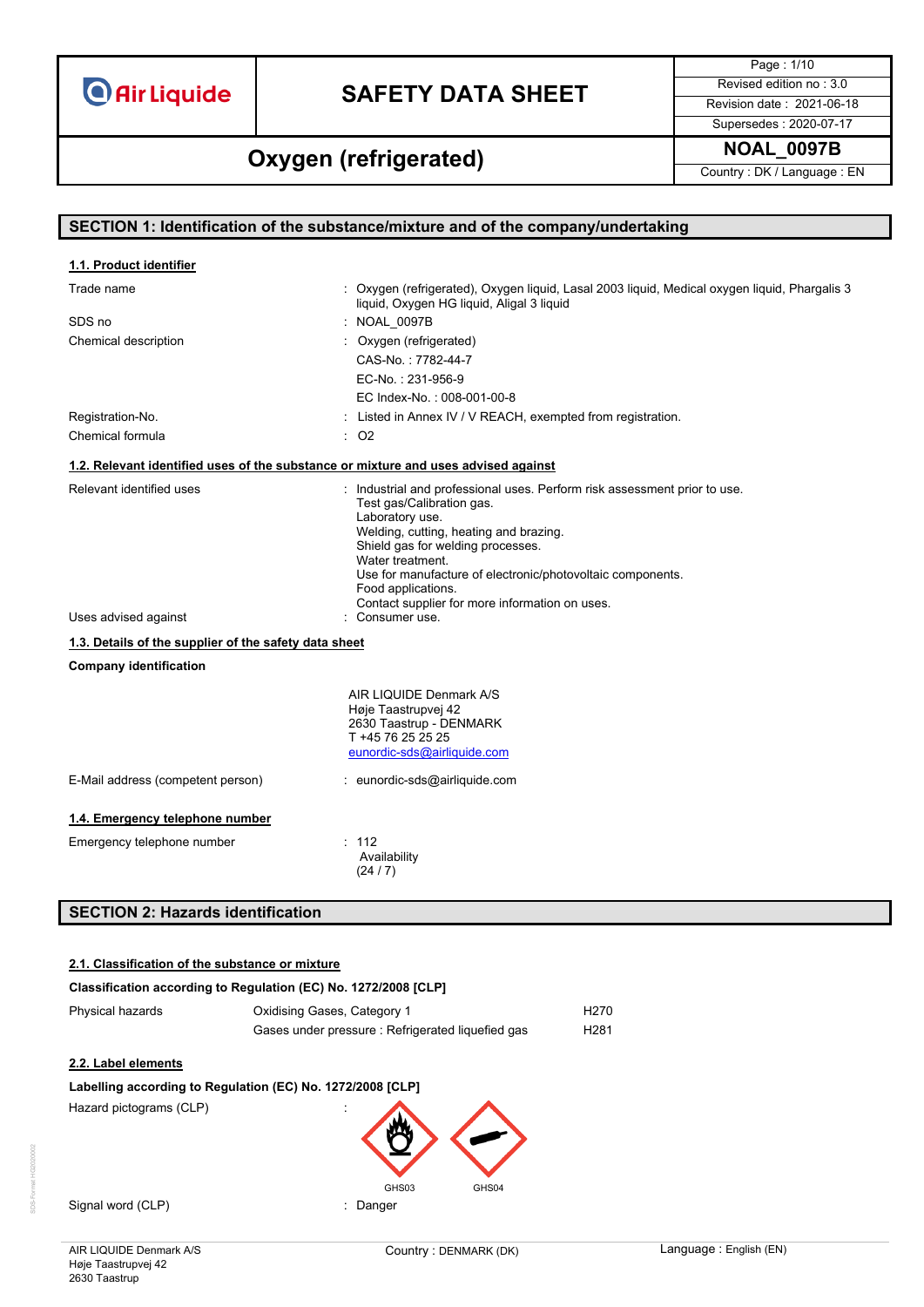# **SAFETY DATA SHEET** Revised edition no : 3.0

**NOAL\_0097B Oxygen (refrigerated)**

Page : 2/10 Supersedes : 2020-07-17

Country : DK / Language : EN

Hazard statements (CLP) : H270 - May cause or intensify fire; oxidiser.

H281 - Contains refrigerated gas; may cause cryogenic burns or injury.

Precautionary statements (CLP)

| - Prevention : P244 - Keep valves and fittings free from oil and grease.                                                              |
|---------------------------------------------------------------------------------------------------------------------------------------|
| P220 - Keep away from clothing and other combustible materials.                                                                       |
| P282 - Wear cold insulating gloves and either face shield or eye protection.                                                          |
| - Response : P336+P315 - Thaw frosted parts with lukewarm water. Do not rub affected area. Get immediate<br>medical advice/attention. |
| P370+P376 - In case of fire: stop leak if safe to do so.                                                                              |
| - Storage : P403 - Store in a well-ventilated place.                                                                                  |

**2.3. Other hazards**

: None.

### **SECTION 3: Composition/information on ingredients**

#### **3.1. Substances**

| Name                  | <b>Product identifier</b>                                                                         | Composition [V-%]: | <b>Classification according to</b><br><b>Regulation (EC) No. 1272/2008 [CLP]</b> |
|-----------------------|---------------------------------------------------------------------------------------------------|--------------------|----------------------------------------------------------------------------------|
| Oxygen (refrigerated) | (CAS-No.) 7782-44-7<br>(EC-No.) 231-956-9<br>(EC Index-No.) 008-001-00-8<br>(Registration-No.) *1 | 100                | Ox. Gas 1. H270<br>Press. Gas (Ref. Lig.), H281                                  |

*Contains no other components or impurities which will influence the classification of the product.*

*\*1: Listed in Annex IV / V REACH, exempted from registration.*

*\*3: Registration not required: Substance manufactured or imported < 1t/y.*

#### : Not applicable. **3.2. Mixtures**

#### **SECTION 4: First aid measures**

#### **4.1. Description of first aid measures**

| - Inhalation                                                     | : Remove victim to uncontaminated area wearing self contained breathing apparatus. Keep<br>victim warm and rested. Call a doctor. Perform cardiopulmonary resuscitation if breathing<br>stopped.<br>Remove victim to uncontaminated area. |
|------------------------------------------------------------------|-------------------------------------------------------------------------------------------------------------------------------------------------------------------------------------------------------------------------------------------|
|                                                                  |                                                                                                                                                                                                                                           |
| - Skin contact                                                   | : In case of frostbite spray with water for at least 15 minutes. Apply a sterile dressing. Obtain<br>medical assistance                                                                                                                   |
| - Eye contact                                                    | : Immediately flush eyes thoroughly with water for at least 15 minutes.                                                                                                                                                                   |
| - Ingestion                                                      | : Ingestion is not considered a potential route of exposure.                                                                                                                                                                              |
| 4.2. Most important symptoms and effects, both acute and delayed |                                                                                                                                                                                                                                           |
|                                                                  | : Continuous inhalation of concentrations higher than 75% may cause nausea, dizziness,<br>respiratory difficulty and convulsion.<br>Refer to section 11.                                                                                  |

#### **4.3. Indication of any immediate medical attention and special treatment needed**

: None.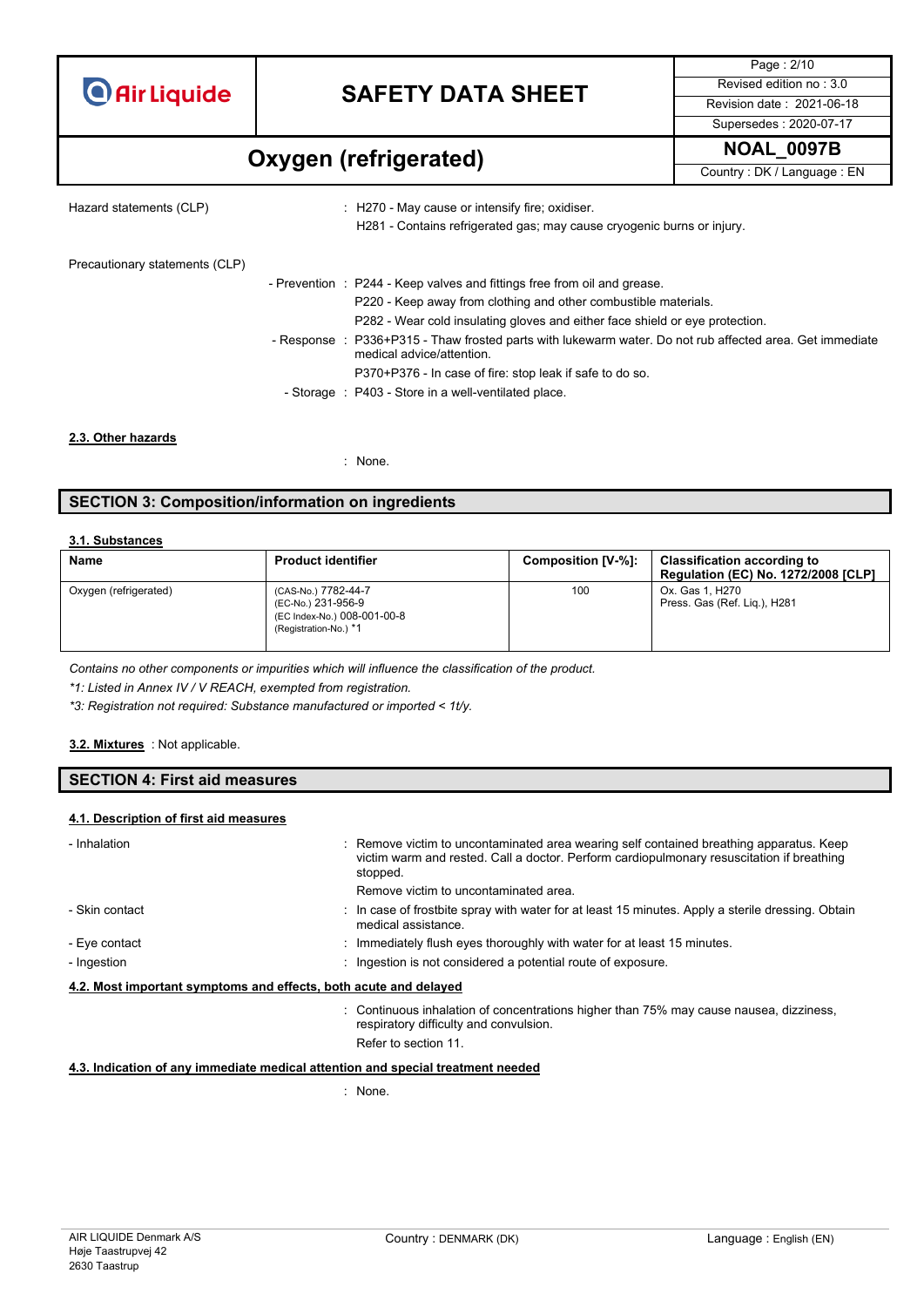# **SAFETY DATA SHEET** Revised edition no : 3.0

Page : 3/10

### Supersedes : 2020-07-17

# **NOAL\_0097B Oxygen (refrigerated)**

Country : DK / Language : EN

### **SECTION 5: Firefighting measures**

| 5.1. Extinguishing media                                   |                                                                                                                                                                                                                                                                                                                   |
|------------------------------------------------------------|-------------------------------------------------------------------------------------------------------------------------------------------------------------------------------------------------------------------------------------------------------------------------------------------------------------------|
| - Suitable extinguishing media                             | : Water spray or fog.                                                                                                                                                                                                                                                                                             |
| - Unsuitable extinguishing media                           | : Do not use water jet to extinguish.                                                                                                                                                                                                                                                                             |
| 5.2. Special hazards arising from the substance or mixture |                                                                                                                                                                                                                                                                                                                   |
| Specific hazards                                           | : Supports combustion.                                                                                                                                                                                                                                                                                            |
|                                                            | Exposure to fire may cause containers to rupture/explode.                                                                                                                                                                                                                                                         |
| Hazardous combustion products                              | $\therefore$ None.                                                                                                                                                                                                                                                                                                |
| 5.3. Advice for firefighters                               |                                                                                                                                                                                                                                                                                                                   |
| Specific methods                                           | : Use fire control measures appropriate for the surrounding fire. Exposure to fire and heat<br>radiation may cause gas receptacles to rupture. Cool endangered receptacles with water spray<br>jet from a protected position. Prevent water used in emergency cases from entering sewers and<br>drainage systems. |
|                                                            | If possible, stop flow of product.                                                                                                                                                                                                                                                                                |
|                                                            | Use water spray or fog to knock down fire fumes if possible.                                                                                                                                                                                                                                                      |
|                                                            | If leaking do not spray water onto container. Water surrounding area (from protected position)<br>to contain fire.                                                                                                                                                                                                |
|                                                            | Move containers away from the fire area if this can be done without risk.                                                                                                                                                                                                                                         |
| Special protective equipment for fire fighters             | Standard protective clothing and equipment (Self Contained Breathing Apparatus) for fire<br>fighters.                                                                                                                                                                                                             |
|                                                            | Standard EN 469 - Protective clothing for firefighters. Standard - EN 659: Protective gloves for<br>firefighters.                                                                                                                                                                                                 |

### **SECTION 6: Accidental release measures**

### **6.1. Personal precautions, protective equipment and emergency procedures**

|                                                           | : Try to stop release.                                                                                |
|-----------------------------------------------------------|-------------------------------------------------------------------------------------------------------|
|                                                           | Evacuate area.                                                                                        |
|                                                           | Monitor concentration of released product.                                                            |
|                                                           | Wear self-contained breathing apparatus when entering area unless atmosphere is proved to<br>be safe. |
|                                                           | Eliminate ignition sources.                                                                           |
|                                                           | Use protective clothing.                                                                              |
|                                                           | Ensure adequate air ventilation.                                                                      |
|                                                           | Act in accordance with local emergency plan.                                                          |
|                                                           | Stay upwind.                                                                                          |
| 6.2. Environmental precautions                            |                                                                                                       |
|                                                           | : Try to stop release.                                                                                |
|                                                           | Liquid spillages can cause embrittlement of structural materials.                                     |
| 6.3. Methods and material for containment and cleaning up |                                                                                                       |
|                                                           | : Ventilate area.                                                                                     |
| 6.4. Reference to other sections                          |                                                                                                       |
|                                                           | $\cdot$ See also sections 8 and 13                                                                    |
|                                                           |                                                                                                       |
| <b>SECTION 7: Handling and storage</b>                    |                                                                                                       |
|                                                           |                                                                                                       |

### **7.1. Precautions for safe handling**

Safe use of the product : Do not breathe gas.

The product must be handled in accordance with good industrial hygiene and safety procedures.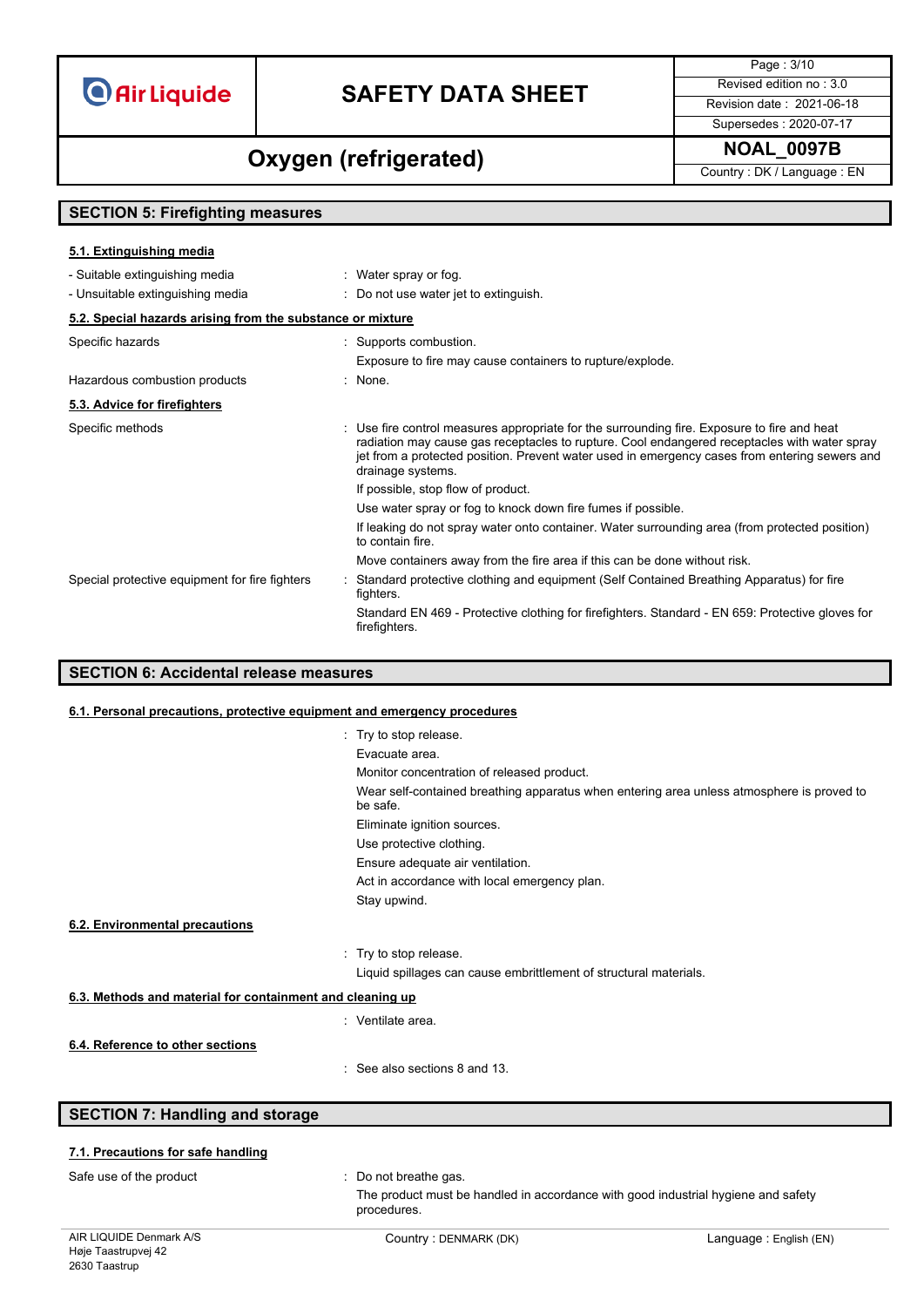# **SAFETY DATA SHEET** Revised edition no : 3.0

Page : 4/10 Supersedes : 2020-07-17

# **Oxygen** (refrigerated) MOAL\_0097B

Country : DK / Language : EN

|                                                                   | Only experienced and properly instructed persons should handle gases under pressure.                                                                                    |
|-------------------------------------------------------------------|-------------------------------------------------------------------------------------------------------------------------------------------------------------------------|
|                                                                   | Consider pressure relief device(s) in gas installations.                                                                                                                |
|                                                                   | Ensure the complete gas system was (or is regularily) checked for leaks before use.                                                                                     |
|                                                                   | Do not smoke while handling product.                                                                                                                                    |
|                                                                   | Keep equipment free from oil and grease. For more guidance, refer to the EIGA Doc. 33 -<br>Cleaning of Equipment for Oxygen Service downloadable at http://www.eiga.eu. |
|                                                                   | Use no oil or grease.                                                                                                                                                   |
|                                                                   | Use only properly specified equipment which is suitable for this product, its supply pressure and<br>temperature. Contact your gas supplier if in doubt.                |
|                                                                   | Use only oxygen approved lubricants and oxygen approved sealings.                                                                                                       |
|                                                                   | Use only with equipment cleaned for oxygen service and rated for container pressure.                                                                                    |
|                                                                   | Avoid suck back of water, acid and alkalis.                                                                                                                             |
| Safe handling of the gas receptacle                               | Refer to supplier's container handling instructions.                                                                                                                    |
|                                                                   | Do not allow backfeed into the container.                                                                                                                               |
|                                                                   | Protect containers from physical damage; do not drag, roll, slide or drop.                                                                                              |
|                                                                   | When moving cylinders, even for short distances, use a cart (trolley, hand truck, etc.) designed<br>to transport cylinders.                                             |
|                                                                   | Leave valve protection caps in place until the container has been secured against either a wall<br>or bench or placed in a container stand and is ready for use.        |
|                                                                   | If user experiences any difficulty operating valve discontinue use and contact supplier.                                                                                |
|                                                                   | Never attempt to repair or modify container valves or safety relief devices.                                                                                            |
|                                                                   | Damaged valves should be reported immediately to the supplier.                                                                                                          |
|                                                                   | Keep container valve outlets clean and free from contaminants particularly oil and water.                                                                               |
|                                                                   | Replace valve outlet caps or plugs and container caps where supplied as soon as container is<br>disconnected from equipment.                                            |
|                                                                   | Close container valve after each use and when empty, even if still connected to equipment.                                                                              |
|                                                                   | Never attempt to transfer gases from one cylinder/container to another.                                                                                                 |
|                                                                   | Never use direct flame or electrical heating devices to raise the pressure of a container.                                                                              |
|                                                                   | Do not remove or deface labels provided by the supplier for the identification of the content of<br>the container.                                                      |
|                                                                   | Suck back of water into the container must be prevented.                                                                                                                |
|                                                                   | Open valve slowly to avoid pressure shock.                                                                                                                              |
| 7.2. Conditions for safe storage, including any incompatibilities |                                                                                                                                                                         |
|                                                                   | Observe all regulations and local requirements regarding storage of containers.                                                                                         |
|                                                                   | Containers should not be stored in conditions likely to encourage corrosion.                                                                                            |
|                                                                   | Container valve guards or caps should be in place.                                                                                                                      |
|                                                                   | Containers should be stored in the vertical position and properly secured to prevent them from<br>falling over.                                                         |
|                                                                   | Stored containers should be periodically checked for general condition and leakage.                                                                                     |
|                                                                   | Keep container below 50°C in a well ventilated place.                                                                                                                   |
|                                                                   | Segregate from flammable gases and other flammable materials in store.                                                                                                  |
|                                                                   | Store containers in location free from fire risk and away from sources of heat and ignition.                                                                            |
|                                                                   | Keep away from combustible materials.                                                                                                                                   |
| 7.3. Specific end use(s)                                          |                                                                                                                                                                         |

#### : None.

## **SECTION 8: Exposure controls/personal protection**

### **8.1. Control parameters**

| OEL (Occupational Exposure Limits) | None available. |
|------------------------------------|-----------------|
| DNEL (Derived-No Effect Level)     | None available. |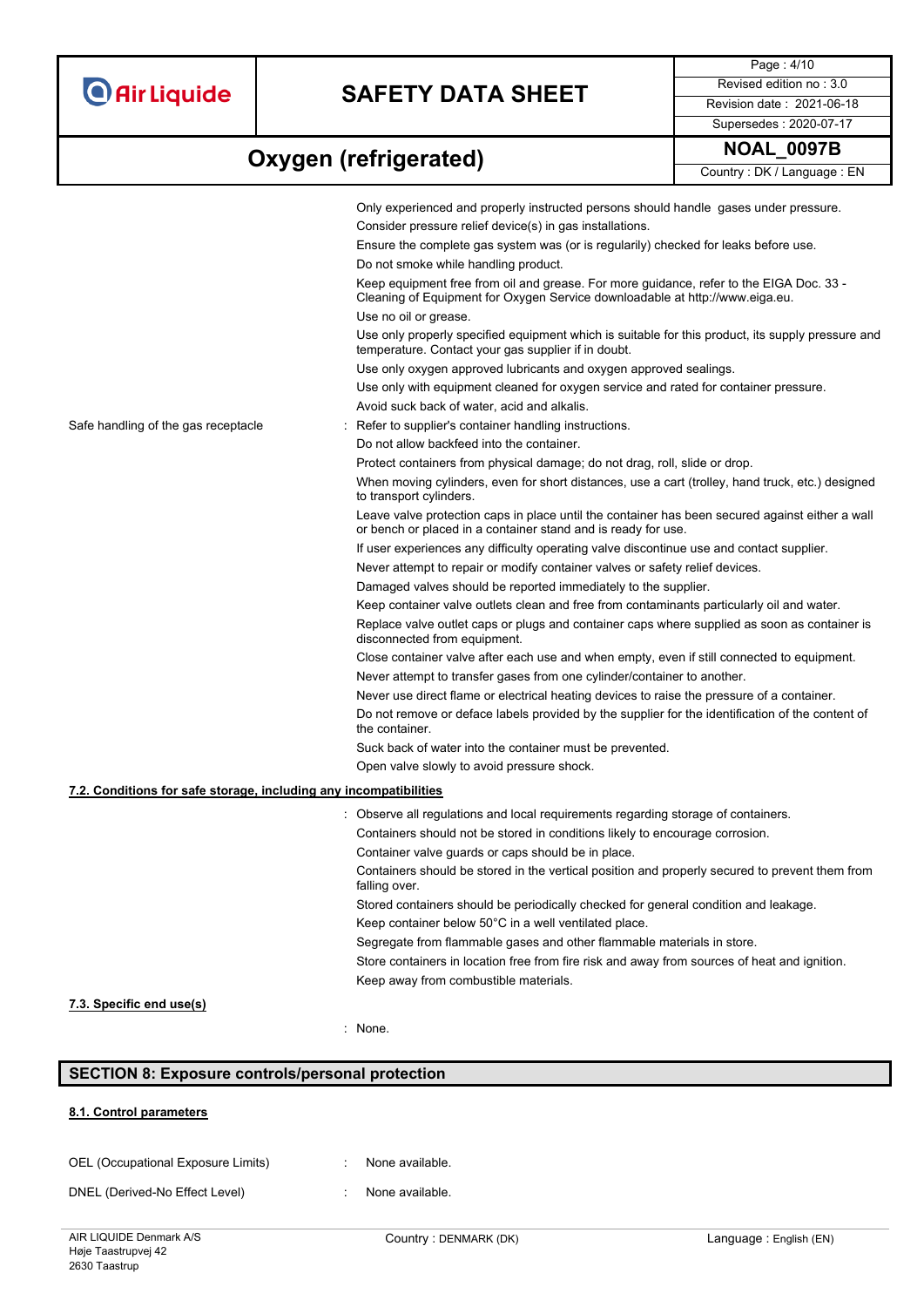# **SAFETY DATA SHEET** Revised edition no : 3.0

Supersedes : 2020-07-17

Page : 5/10

**NOAL\_0097B Oxygen (refrigerated)**

Country : DK / Language : EN

| PNEC (Predicted No-Effect Concentration)                                  | None available.                                                                                                                                                                                                                                                                                                         |
|---------------------------------------------------------------------------|-------------------------------------------------------------------------------------------------------------------------------------------------------------------------------------------------------------------------------------------------------------------------------------------------------------------------|
| 8.2. Exposure controls                                                    |                                                                                                                                                                                                                                                                                                                         |
| 8.2.1. Appropriate engineering controls                                   |                                                                                                                                                                                                                                                                                                                         |
|                                                                           | : Provide adequate general and local exhaust ventilation.                                                                                                                                                                                                                                                               |
|                                                                           | Systems under pressure should be regularily checked for leakages.                                                                                                                                                                                                                                                       |
|                                                                           | Avoid oxygen rich (>23,5%) atmospheres.                                                                                                                                                                                                                                                                                 |
|                                                                           | Gas detectors should be used when oxidising gases may be released.                                                                                                                                                                                                                                                      |
|                                                                           | Consider the use of a work permit system e.g. for maintenance activities.                                                                                                                                                                                                                                               |
| 8.2.2. Individual protection measures, e.g. personal protective equipment |                                                                                                                                                                                                                                                                                                                         |
|                                                                           | : A risk assessment should be conducted and documented in each work area to assess the risks<br>related to the use of the product and to select the PPE that matches the relevant risk. The<br>following recommendations should be considered:<br>PPE compliant to the recommended EN/ISO standards should be selected. |
| • Eye/face protection                                                     | : Wear goggles and a face shield when transfilling or breaking transfer connections.<br>Standard EN 166 - Personal eye-protection - specifications.                                                                                                                                                                     |
| • Skin protection                                                         |                                                                                                                                                                                                                                                                                                                         |
| - Hand protection                                                         | : Wear working gloves when handling gas containers.                                                                                                                                                                                                                                                                     |
|                                                                           | Standard EN 388 - Protective gloves against mechanical risk.                                                                                                                                                                                                                                                            |
|                                                                           | Wear cold insulating gloves when transfilling or breaking transfer connections.                                                                                                                                                                                                                                         |
|                                                                           | Standard EN 511 - Cold insulating gloves.                                                                                                                                                                                                                                                                               |
| - Other                                                                   | Consider the use of flame resistant safety clothing.<br>Standard EN ISO 14116 - Limited flame spread materials.<br>Wear safety shoes while handling containers.<br>Standard EN ISO 20345 - Personal protective equipment - Safety footwear.                                                                             |
| • Respiratory protection                                                  | : None necessary.                                                                                                                                                                                                                                                                                                       |
| • Thermal hazards                                                         | : None in addition to the above sections.                                                                                                                                                                                                                                                                               |
| 8.2.3. Environmental exposure controls                                    |                                                                                                                                                                                                                                                                                                                         |
|                                                                           | : Refer to local regulations for restriction of emissions to the atmosphere. See section 13 for<br>specific methods for waste gas treatment.                                                                                                                                                                            |

### **SECTION 9: Physical and chemical properties**

#### **9.1. Information on basic physical and chemical properties**

Appearance • Physical state at 20°C / 101.3kPa : Liquid Colour : Bluish liquid. Odour contract of the contract of the Codour warning properties. Odour threshold **Solut Example 20** : Odour threshold is subjective and inadequate to warn of overexposure. pH  $\cdot$  Not applicable for gases and gas mixtures. Melting point / Freezing point : -219 °C Boiling point : -183 °C Flash point **in the case of the case of the cases** in Not applicable for gases and gas mixtures. Evaporation rate **interpretent in the Community Community** Mot applicable for gases and gas mixtures. Flammability (solid, gas) : Non flammable. Explosive limits **Explosive Limits Explosive Limits Explosive Limits Explosive Limits EXPLOSIVE 2018** Vapour pressure [20°C]  $\blacksquare$  : Not applicable.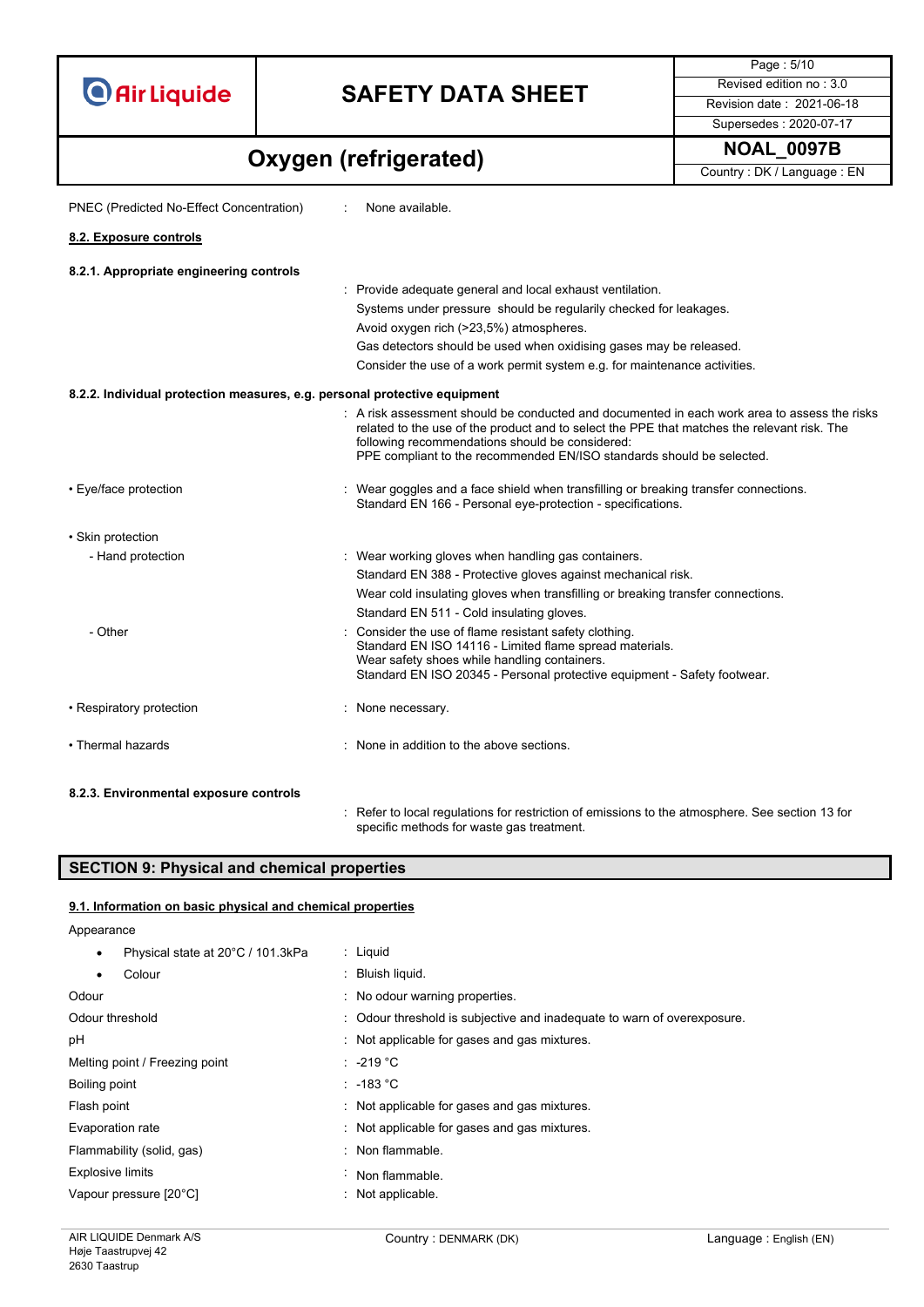# **SAFETY DATA SHEET** Revised edition no : 3.0

Page : 6/10 Supersedes : 2020-07-17

# **NOAL\_0097B Oxygen (refrigerated)**

Country : DK / Language : EN

| Vapour pressure [50°C]                          | : Not applicable.                        |
|-------------------------------------------------|------------------------------------------|
| Vapour density                                  | : Not applicable.                        |
| Relative density, liquid (water=1)              | $\therefore$ 1.1                         |
| Relative density, gas (air=1)                   | $\therefore$ 1.1                         |
| Water solubility                                | $\therefore$ 39 mg/l                     |
| Partition coefficient n-octanol/water (Log Kow) | : Not applicable for inorganic products. |
| Auto-ignition temperature                       | : Non flammable.                         |
| Decomposition temperature                       | : Not applicable.                        |
| Viscosity                                       | : No reliable data available.            |
| <b>Explosive properties</b>                     | : Not applicable.                        |
| Oxidising properties                            | : Oxidiser.                              |
| 9.2. Other information                          |                                          |
| Molar mass                                      | $\therefore$ 32 g/mol                    |
| Critical temperature [°C]                       | : -118 °C                                |
| - Coefficient of oxygen equivalency (Ci)        | -1<br>÷                                  |

### **SECTION 10: Stability and reactivity**

| 10.1. Reactivity                         |                                                                                                                                                                                                                                                           |
|------------------------------------------|-----------------------------------------------------------------------------------------------------------------------------------------------------------------------------------------------------------------------------------------------------------|
|                                          | . No reactivity hazard other than the effects described in sub-sections below.                                                                                                                                                                            |
| 10.2. Chemical stability                 |                                                                                                                                                                                                                                                           |
|                                          | Stable under normal conditions                                                                                                                                                                                                                            |
| 10.3. Possibility of hazardous reactions |                                                                                                                                                                                                                                                           |
|                                          | : Violently oxidises organic material.                                                                                                                                                                                                                    |
|                                          | Risk of explosion if spilt on organic structural materials (e.g. wood or asphalt).                                                                                                                                                                        |
| 10.4. Conditions to avoid                |                                                                                                                                                                                                                                                           |
|                                          | : Avoid moisture in installation systems.                                                                                                                                                                                                                 |
| 10.5. Incompatible materials             |                                                                                                                                                                                                                                                           |
|                                          | : May react violently with combustible materials.                                                                                                                                                                                                         |
|                                          | May react violently with reducing agents.                                                                                                                                                                                                                 |
|                                          | Keep equipment free from oil and grease. For more quidance, refer to the EIGA Doc. 33 -<br>Cleaning of Equipment for Oxygen Service downloadable at http://www.eiga.eu.                                                                                   |
|                                          | Consider the potential toxicity hazard due to the presence of chlorinated or fluorinated polymers<br>in high pressure (> 30 bar) oxygen lines in case of combustion.                                                                                      |
|                                          | For additional information on compatibility refer to ISO 11114.                                                                                                                                                                                           |
|                                          | Materials such as carbon steel, low alloy carbon steel and plastic become brittle at low<br>temperatures and are subject to failure. Use appropriate materials compatible with the<br>cryogenic conditions present in refrigerated liquefied gas systems. |
|                                          | Consult supplier for specific recommendations.                                                                                                                                                                                                            |
|                                          |                                                                                                                                                                                                                                                           |

#### **10.6. Hazardous decomposition products**

: None.

### **SECTION 11: Toxicological information**

# **11.1. Information on toxicological effects Acute toxicity Acute foxicity** : No toxicological effects from this product.

**Skin corrosion/irritation** : No known effects from this product.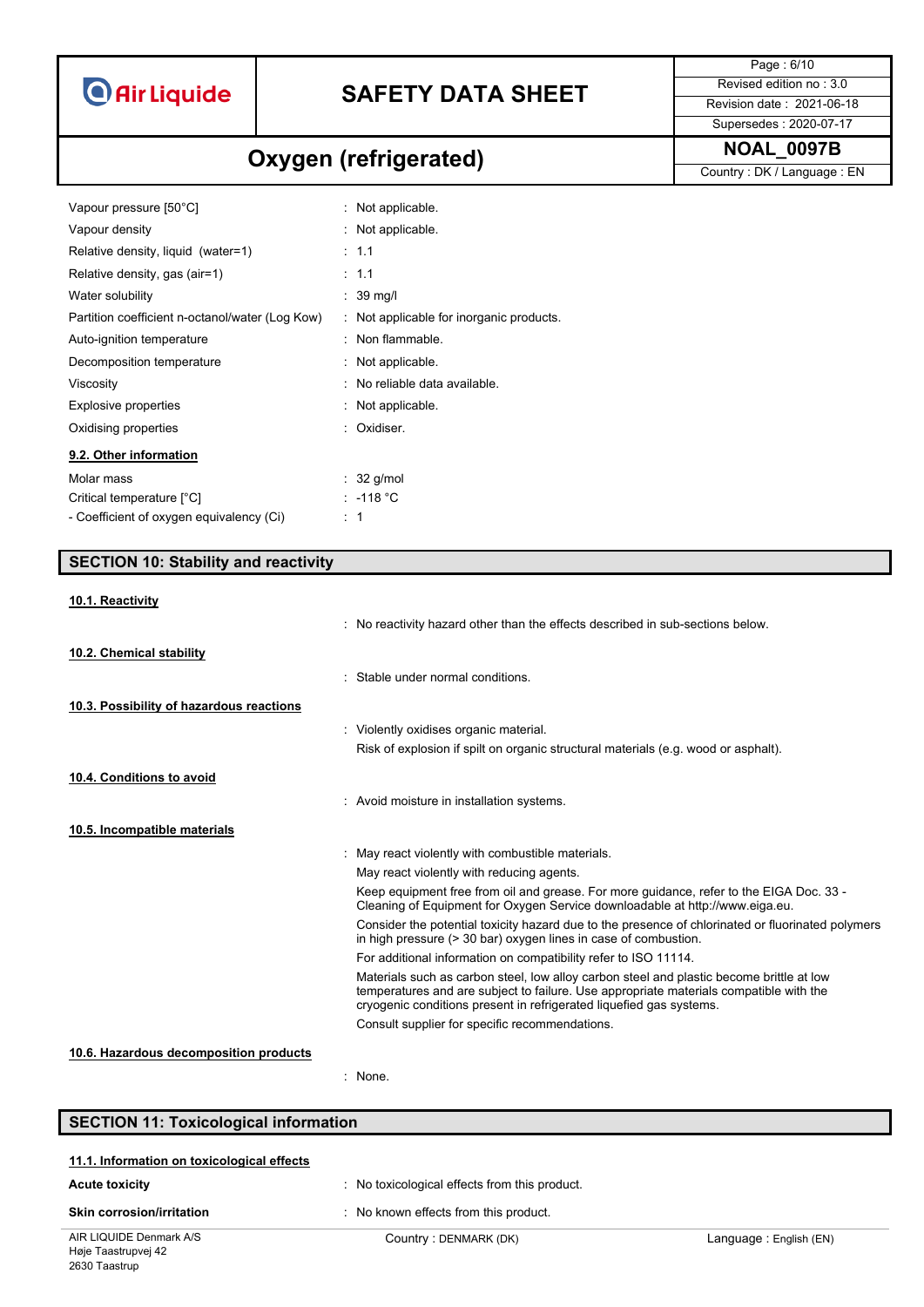| <b>O</b> Air Liquide |
|----------------------|
|                      |
|                      |

**Oxygen** (refrigerated) MOAL\_0097B

Page : 7/10 Supersedes : 2020-07-17

Country : DK / Language : EN

| Serious eye damage/irritation        | : No known effects from this product.        |
|--------------------------------------|----------------------------------------------|
| Respiratory or skin sensitisation    | : No known effects from this product.        |
| Germ cell mutagenicity               | : No known effects from this product.        |
| Carcinogenicity                      | : No known effects from this product.        |
| <b>Reproductive toxicity</b>         |                                              |
| Toxic for reproduction: Fertility    | : No known effects from this product.        |
| Toxic for reproduction: unborn child | : No known effects from this product.        |
| <b>STOT-single exposure</b>          | : No known effects from this product.        |
| <b>STOT-repeated exposure</b>        | : No known effects from this product.        |
| <b>Aspiration hazard</b>             | : Not applicable for gases and gas mixtures. |

# **SECTION 12: Ecological information**

### **12.1. Toxicity**

| Assessment                               | : No ecological damage caused by this product.                                                                                  |
|------------------------------------------|---------------------------------------------------------------------------------------------------------------------------------|
| EC50 48h - Daphnia magna [mg/l]          | : No data available.                                                                                                            |
| EC50 72h - Algae [mg/l]                  | : No data available.                                                                                                            |
| LC50 96 h - Fish [mg/l]                  | : No data available.                                                                                                            |
| 12.2. Persistence and degradability      |                                                                                                                                 |
| Assessment                               | : No ecological damage caused by this product.                                                                                  |
| 12.3. Bioaccumulative potential          |                                                                                                                                 |
| Assessment                               | : No data available.                                                                                                            |
| 12.4. Mobility in soil                   |                                                                                                                                 |
| Assessment                               | Because of its high volatility, the product is unlikely to cause ground or water pollution.<br>Partition into soil is unlikely. |
| 12.5. Results of PBT and vPvB assessment |                                                                                                                                 |
| Assessment                               | : No data available.                                                                                                            |
| 12.6. Other adverse effects              |                                                                                                                                 |
| Other adverse effects                    | : Can cause frost damage to vegetation.                                                                                         |
| Effect on the ozone layer                | None.                                                                                                                           |
| Effect on global warming                 | None.                                                                                                                           |

# **SECTION 13: Disposal considerations**

| 13.1. Waste treatment methods                                                         |                                                                                                                                                       |                        |
|---------------------------------------------------------------------------------------|-------------------------------------------------------------------------------------------------------------------------------------------------------|------------------------|
|                                                                                       | Contact supplier if quidance is required.                                                                                                             |                        |
|                                                                                       | May be vented to atmosphere in a well ventilated place.                                                                                               |                        |
|                                                                                       | Do not discharge into any place where its accumulation could be dangerous.                                                                            |                        |
|                                                                                       | Ensure that the emission levels from local regulations or operating permits are not exceeded.                                                         |                        |
|                                                                                       | Refer to the EIGA code of practice Doc.30 "Disposal of Gases", downloadable at<br>http://www.eiga.org for more guidance on suitable disposal methods. |                        |
|                                                                                       | Return unused product in original container to supplier.                                                                                              |                        |
| List of hazardous waste codes (from<br>Commission Decision 2000/532/FC as<br>amended) | $\pm$ 16 05 04 $^{\star}$ . Gases in pressure containers (including halons) containing hazardous substances.                                          |                        |
| AIR LIQUIDE Denmark A/S                                                               | Country: DENMARK (DK)                                                                                                                                 | Language: English (EN) |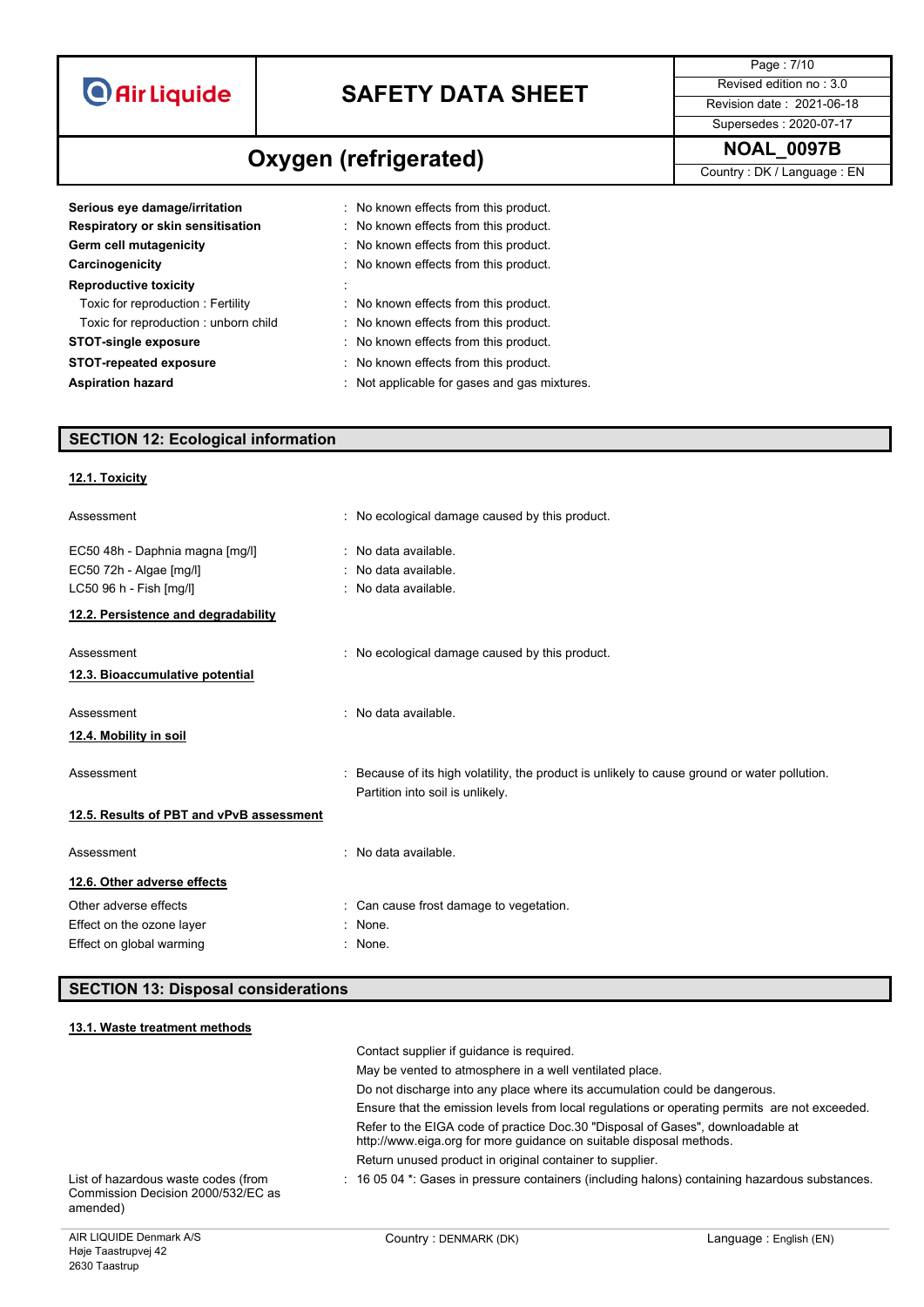

Page : 8/10 Supersedes : 2020-07-17

# **NOAL\_0097B Oxygen (refrigerated)**

Country : DK / Language : EN

**13.2. Additional information**

: External treatment and disposal of waste should comply with applicable local and/or national regulations.

### **SECTION 14: Transport information**

#### **14.1. UN number**

#### UN-No. : 1073

**14.2. UN proper shipping name**

**14.3. Transport hazard class(es) Labelling** :

- 
- **Transport by road/rail (ADR/RID)** : OXYGEN, REFRIGERATED LIQUID
- **Transport by air (ICAO-TI / IATA-DGR)** : Oxygen, refrigerated liquid
- **Transport by sea (IMDG)** : OXYGEN, REFRIGERATED LIQUID



2.2 : Non-flammable, non-toxic gases.

carriage : Passage forbidden through tunnels of category E

5.1 : Oxidizing substances.

: Not established. : Not established. : Not established.

#### **Transport by road/rail (ADR/RID)**

Class : 2 Classification code : 3O Hazard identification number : 225 Tunnel Restriction **in the COL - Tank carriage : Passage forbidden through tunnels of category C, D and E. Other** 

#### **Transport by sea (IMDG)**

Class / Div. (Sub. risk(s)) : 2.2 (5.1) Emergency Schedule (EmS) - Fire : F-C Emergency Schedule (EmS) - Spillage : S-W

#### **14.4. Packing group**

| Transport by road/rail (ADR/RID)      |
|---------------------------------------|
| Transport by air (ICAO-TI / IATA-DGR) |
| Transport by sea (IMDG)               |

#### **14.5. Environmental hazards**

Transport by road/rail (ADR/RID) : None.

Transport by air (ICAO-TI / IATA-DGR) : None.

Transport by sea (IMDG) **in the set of the ST** in None.

#### **14.6. Special precautions for user**

# **Packing Instruction(s)** Transport by road/rail (ADR/RID) : P203 Transport by air (ICAO-TI / IATA-DGR) Passenger and Cargo Aircraft : Forbidden. Cargo Aircraft only **Example 20** The Second Section 2011 : Forbidden.

Transport by sea (IMDG) : P203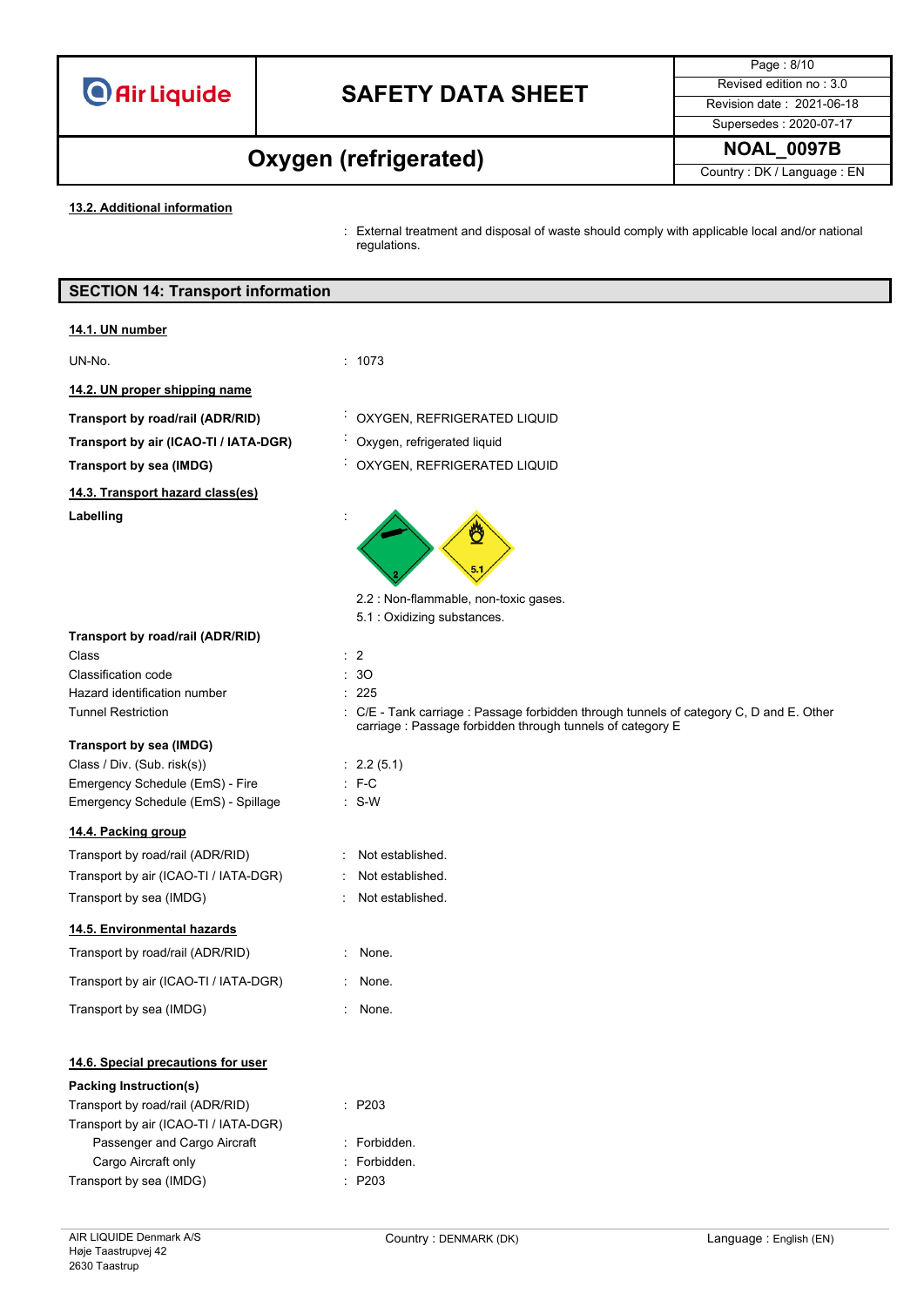

Page : 9/10 Supersedes : 2020-07-17

# **NOAL\_0097B Oxygen (refrigerated)**

Country : DK / Language : EN

Special transport precautions : Avoid transport on vehicles where the load space is not separated from the driver's compartment.

> Ensure vehicle driver is aware of the potential hazards of the load and knows what to do in the event of an accident or an emergency.

- Before transporting product containers: - Ensure there is adequate ventilation.
- Ensure that containers are firmly secured.
- Ensure valve is closed and not leaking.
- Ensure valve outlet cap nut or plug (where provided) is correctly fitted.
- Ensure valve protection device (where provided) is correctly fitted.

#### **14.7. Transport in bulk according to Annex II of Marpol and the IBC Code**

: Not applicable.

### **SECTION 15: Regulatory information**

#### **15.1. Safety, health and environmental regulations/legislation specific for the substance or mixture**

| <b>EU-Regulations</b>                      |                                                         |
|--------------------------------------------|---------------------------------------------------------|
| Restrictions on use                        | : None.                                                 |
| Seveso Directive : 2012/18/EU (Seveso III) | : Listed.                                               |
| <b>National regulations</b>                |                                                         |
| National legislation                       | : Ensure all national/local regulations are observed.   |
| 15.2. Chemical safety assessment           |                                                         |
|                                            | A CSA does not need to be carried out for this product. |

# **SECTION 16: Other information**

| Indication of changes      | Revised safety data sheet in accordance with commission regulation (EU) No 453/2010.                         |
|----------------------------|--------------------------------------------------------------------------------------------------------------|
| Abbreviations and acronyms | : ATE - Acute Toxicity Estimate                                                                              |
|                            | CLP - Classification Labelling Packaging Regulation; Regulation (EC) No 1272/2008                            |
|                            | REACH - Registration, Evaluation, Authorisation and Restriction of Chemicals Regulation (EC)<br>No 1907/2006 |
|                            | EINECS - European Inventory of Existing Commercial Chemical Substances                                       |
|                            | CAS# - Chemical Abstract Service number                                                                      |
|                            | PPE - Personal Protection Equipment                                                                          |
|                            | LC50 - Lethal Concentration to 50 % of a test population                                                     |
|                            | RMM - Risk Management Measures                                                                               |
|                            | PBT - Persistent, Bioaccumulative and Toxic                                                                  |
|                            | vPvB - Very Persistent and Very Bioaccumulative                                                              |
|                            | STOT- SE: Specific Target Organ Toxicity - Single Exposure                                                   |
|                            | <b>CSA - Chemical Safety Assessment</b>                                                                      |
|                            | <b>EN - European Standard</b>                                                                                |
|                            | <b>UN</b> - United Nations                                                                                   |
|                            | ADR - International Agreement concerning the International Carriage of Dangerous Goods by<br>Road            |
|                            | IATA - International Air Transport Association                                                               |
|                            | <b>IMDG</b> code - International Maritime Dangerous Goods                                                    |
|                            | RID - Regulations concerning the International Carriage of Dangerous Goods by Rail                           |
|                            | WGK - Water Hazard Class                                                                                     |
|                            | STOT - RE: Specific Target Organ Toxicity - Repeated Exposure                                                |